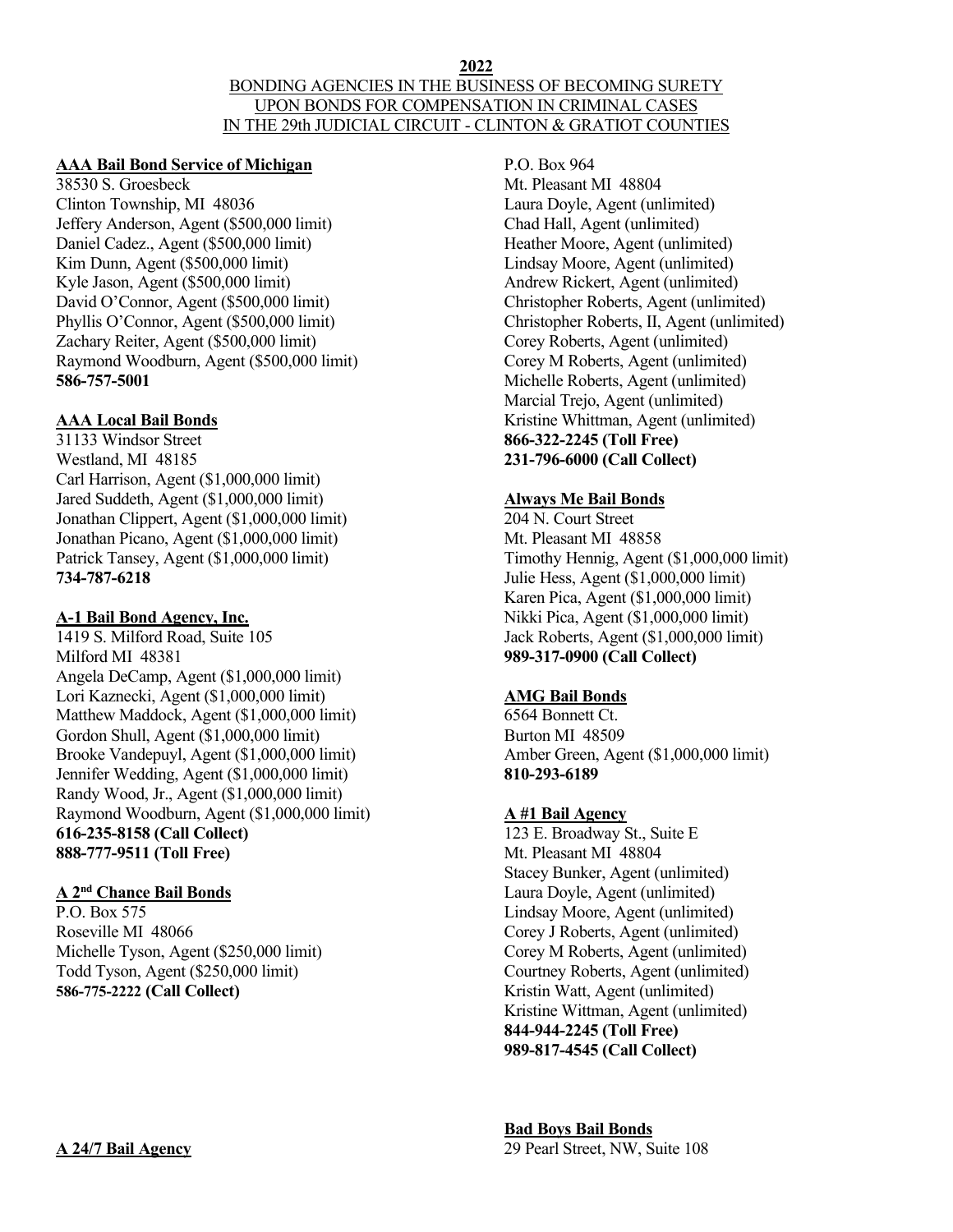Grand Rapids MI 49503 Melissa Cassiday, Agent (\$1,000,000 limit) Francena DePung, Agent (\$1,000,000 limit) Ronald DePung, Agent (\$1,000,000 limit) Thomas DePung, Agent (\$1,000,000 limit) Tyler DePung, Agent (\$1,000,000 limit) **616-402-1534 866-728-6400 (Toll Free)**

## **Banks Bail Bonds**

7300 W. Seven Mile Road Detroit MI 48221 Krystal Banks, Agent (\$1,000,000 limit) Minya Irby, Agent (\$1,000,000 limit) Montez Lee, Agent (\$1,000,000 limit) Tiffany Nance, Agent (\$1,000,000 limit) **810-987-7909**

# **Bail My Tail Bail Bonding Agency**

633 Beaubien Detroit MI 48226 Eugene Butler, Jr, Agent (\$1,000,000 limit) Barbee Hancock-Kalbfleisch, Agent (\$1,000,000 limit) Jack Kalbfleisch, Agent (\$1,000,000 limit) Brianna Hoskins, Agent (\$1,000,000 limit) Gregory Salter, Agent (\$1,000,000 limit) **313-345-9255 844-999-2245 (Toll Free)**

# **Best Bail Bonds, LLC**

PO Box 211 Bay City MI 48707 Bradley Peterson, Agent (\$500,000 limit) Ruth Peterson, Agent (\$500,000 limit) **989-581-3030 (Collect)**

# **Big Brother Bail Bonds**

800 Monroe NW, Suite 212 Grand Rapids MI 49503 Andrew Hess, Agent (\$1,000,000 limit) Patrick Salerno, Agent (\$1,000,000 limit) Jeremy McNamara, Agent (\$1,000,000 limit) Richard Abbott, Agent (\$1,000,000 limit) Jack Nowack, Agent (\$1,000,000 limit) Abigail Rubbelke, Agent (\$1,000,000 limit) Brandi Iles, Agent (\$500,000 limit) **616-419-4801(Call Collect)**

McArthur Clark, Jr., Agent (\$1,000,000 limit) Robert Lefevere, Agent (\$1,000,000 limit) Melissa Sleeman, Agent (\$1,000,000 limit) **248-795-4164 313-588-1070**

# **Christine's Bail Bonds**

225 Michigan St. NW #1572 Grand Rapids MI 49501 Penny Jenema, Agent (\$1,000,000 limit) Christine Spoor, Agent (\$1,000,000 limit) Rebecca Vickery, Agent (\$1,000,000 limit) Amber Evans, Agent (\$1,000,000 limit) Jessica TenBrink, Agent (\$1,000,000 limit) **616-234-8000 855-266-3411 (Toll Free)**

## **Craig's Bail Bonds**

112 W. 4th Street Clare MI 48617 Angela Altobello, Agent (\$1,000,000 limit) Clayton Church, Agent (\$1,000,000 limit) Melisa Cousineau, Agent (\$1,000,000 limit) Jason Frank, Agent (\$1,000,000 limit) Colin Gabbard, Agent (\$1,000,000 limit) Travis Harrison, Agent (\$1,000,000 limit) Troy Harrison, Agent (\$1,000,000 limit) Otto Kasbauer, Agent (\$1,000,000 limit) Craig Veenendall, Agent (\$1,000,000 limit) **231-838-2040 (Call Collect) 231-838-2730**

# **Detroit Bail Bonds**

615 Griswold, Suite 903 Detroit MI 48226 Derek Bennett, Agent (\$1,000,000 limit) Monica Briggins, Agent (\$1,000,000 limit) Wilbert Chew Jr., Agent (\$1,000,000 limit) Dena Gryebet, Agent (\$1,000,000 limit) Anthony Hollis, Agent (\$1,000,000 limit) Maurice Polk Jr., Agent (\$1,000,000 limit) Junae Watt, Agent (\$1,000,000 limit) Martha Whitsitt, Agent (\$1,000,000 limit) Kenneth Woods, II, Agent (\$1,000,000 limit) **855-313-2245 (Toll Free) 313-244-0669 (Call Collect)**

# **Big Rob's Bail Bond Agency**

PO Box 361156 Grosse Pte., MI 48236

## **Emington Bail Bond Agency, LLC**

47517 VanDyke Shelby Twp., MI 48317 Julie Anderson, Agent (\$1,000,000 limit) Joe Emington, Agent (\$1,000,000 limit)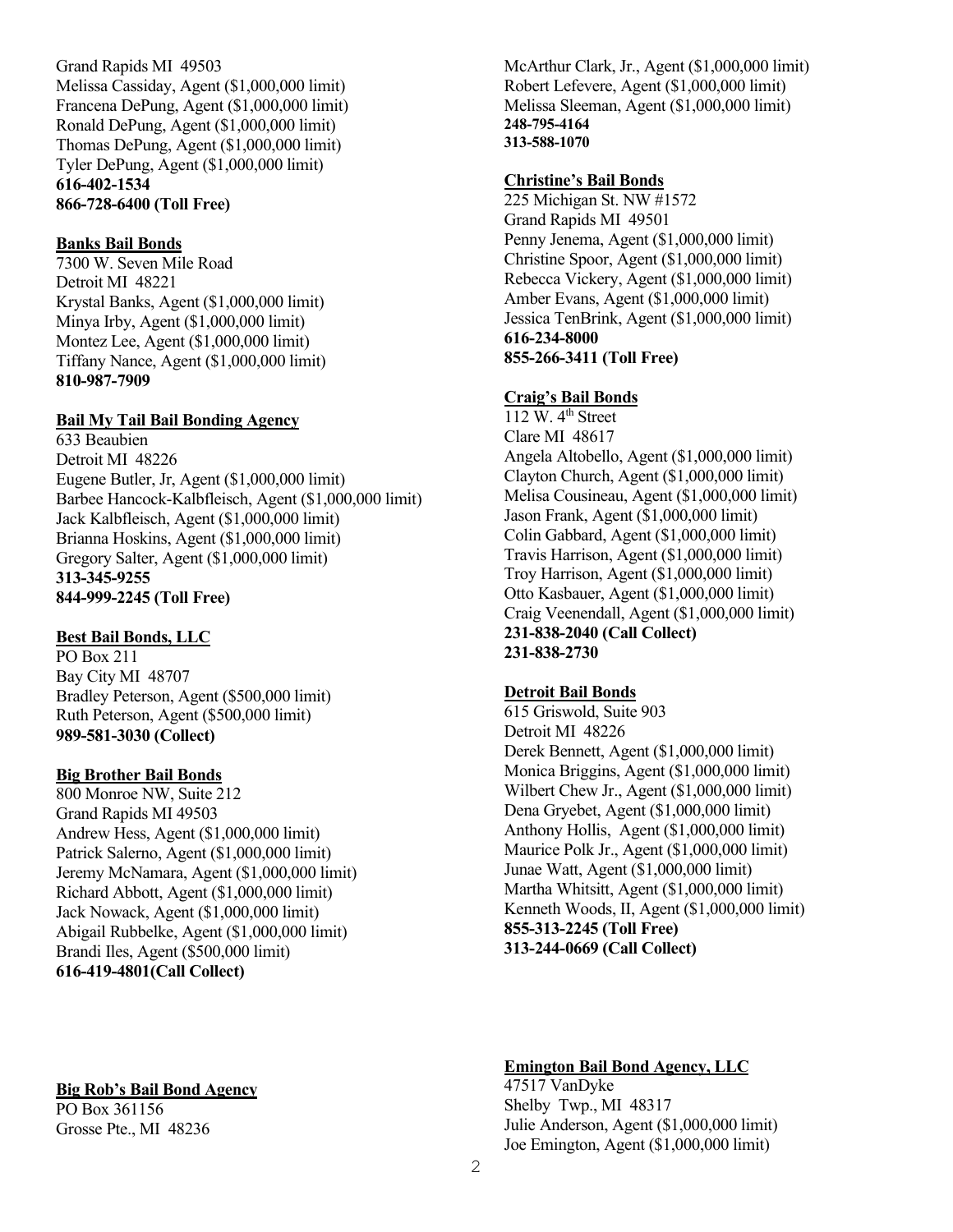Darlene Wiegand, Agent (\$1,000,000 limit) **586-783-6287 989350-7022**

#### **Fast Bail Bonds**

PO Box 457 Birmingham MI 48012 LaFran Hill, Agent (\$1,000,000 limit) **313-585-1729**

## **Flint Bonding Service**

1034 S. Grand Traverse Flint MI 48502 Abdul Fisher, Agent (\$1,000,000 limit) Matika Money Smith-Fisher, Agent (\$1,000,000 limit) Erin Alexander, Agent (\$1,000,000 limit) Arlene Snider, Agent (\$1,000,000 limit) Pamela Sanchez, Agent (\$1,000,000 limit) **810-238-6143**

## **Freedom Bail Bonds Agency II, Inc.**

331 East 9 Mile Road Hazel Park MI 48030 Ryan Jones, Agent (\$2,500,000 limit) Jacklyn Rollins, Agent (\$2,500,000 limit) Jeremy Stradley, Agent (\$2,500,000 limit) Michael Stradley, Agent, (\$2,500,000 limit) Robert Zacharias, Agent, (\$2,500,000 limit) **248-399-9475 (Call Collect) 248-594-3000 (Call Collect)**

## **I Uncuff Bail Bonds Agency, LLC**

401 E. Broadway Mt. Pleasant MI 48858 Daniel A. Dahman, Agent (\$1,000,000 limit) **989-317-0771 (Call Collect) 888-486-2833 (Toll Free)**

John Gambee, (\$1,000,000 limit) Alexis Johnson, Agent (\$1,000,000 limit) Reginald Johnson, Agent (\$1,000,000 limit) Renard Johnson, Agent (\$1,000,000 limit) Rodney Johnson, Agent (\$1,000,000 limit) Roland Johnson, Agent (\$1,000,000 limit) Ryan Johnson, Agent (\$1,000,000 limit) Michael Palmer, Agent (\$1,000,000 limit) Anell Roach, Agent (\$1,000,000 limit) Eric Taylor, Agent (\$1,000,000 limit) Crystal Thomas, Agent (\$1,000,000 limit) Devin Whitby, Agent (\$1,000,000 limit) **989-831-9000 (Call Collect) 855-392-6636**

## **Kozy Bail Bond Agency**

116 S. Michigan Avenue Saginaw, MI 48602 Dave Brown, Agent (\$150,000 limit) Mark Durfee, Agent (\$150,000 limit) Colin Gabbard, Agent (\$150,000 limit) Bruce A. Goetz, Agent (\$250,000 limit) Joan Goetz, Agent (\$150,000 limit) Brian Lietzke, Agent (\$250,000 limit) Terri McCardle, Agent (\$150,000 limit) Michael Parker, Agent (\$150,000 limit) Mathew Parker, Agent (\$150,000 limit) Thomas Parker, Agent (\$1,000,000 limit) Mark Quade, Agent (\$150,000 limit) Kurt Zurvalec, Agent (\$150,000 limit) **989-792-4444 (Call Collect) 800-501-8898 (Toll Free)**

## **Lena's Bail Bonds**

1118 Goodrich Lansing MI 48910 Lena Paddock, Agent (\$250,000 limit) Angela Gifford, Agent (\$250,000 limit) **517-899-9177**

#### **J & J Bail Bonds, Inc.**

2505 Lake Street St. Johns MI 48879 Ernest Bentz, Agent (\$1,000,000 limit) Dexter Burress, Agent (\$1,000,000 limit) Candace Forstner, Agent (\$1,000,000 limit)

## **Leo's Bonds**

PO Box 67 Mason MI 48854 Heidi Eaton, Agent (\$1,000,000 limit) Daniel Moak, Agent (\$1,000,000 limit) Devra Morin, Agent (\$1,000,000 limit) Michael Parrott, Agent (\$1,000,000 limit)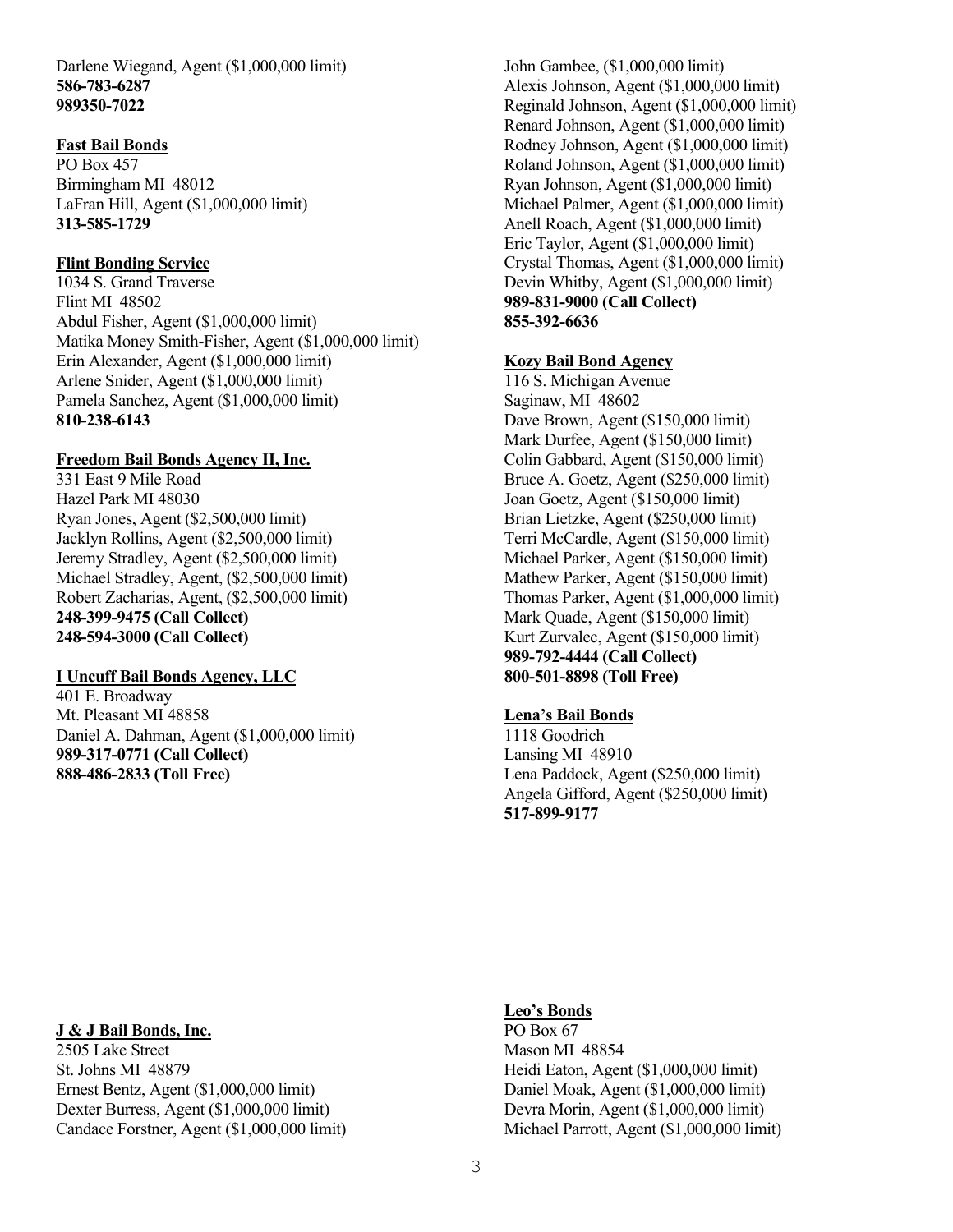Leo Urban Jr., Agent (\$1,000,000 limit) Elizabeth Wheeler, Agent (\$1,000,000 limit) **989-224-3585 (Call Collect)**

#### **Lodise Agency**

403 S. Jackson Street Jackson, MI 49201 Leland Chapman, Agent, (\$250,000 limit) Jeremy Christensen, Agent (\$250,000 limit) Edward Fisher, Agent (\$250,000 limit) Michael Greenslade, Agent, (\$250,000 limit) John Hays, Agent (unlimited) Harley Hill, Agent (\$250,000 limit) Jeff Kirkpatrick, Agent (unlimited) Heidi Lindenmuth, Agent (\$250,000 limit) Donald Moore, Agent (\$250,000 limit) Danielle Nelsen, Agent, (\$250,000 limit) Erin Rosentreter, Agent (\$250,000 limit) Meleah Trujillo, Agent (\$250,000 limit) **800-462-6637 800-382-2023 (Toll Free)**

## **Lucas Bail Bonds**

225 Michigan Ave., NW, #1572 Grand Rapids MI 49501 G. Lucas Spoor, Jr., Agent (\$1,000,000 limit) Gerard Spoor, Agent (\$500,000 limit) **616-458-2245 (Call Collect) 855-955-8227 (Toll Free)**

## **No Judgement Bail Bonds**

1000 Beach Street, Suite 4 Flint MI 48502 Carl Harrison, Agent (\$1,000,000 limit) Jared Suddeth, Agent (\$1,000,000 limit) Jonathan Clippert, Agent (\$1,000,000 limit) Jonathan Picano, Agent (\$1,000,000 limit) Marquis Sanders, Agent (\$1,000,000 limit) Patrick Tansey, Agent (\$1,000,000 limit) **810-820-6147**

## **Quick Bail Bonds**

615 N. MLK Drive Jackson, MI 49201 Latasha Wiggins, Agent (\$500,000 limit) April Miller, Agent (\$500,000 limit) **989-588-0900 (Call Collect)**

## **Rasberry's Bonding Agency**

1419 Bradford NE Grand Rapids, MI 49503 Michael Graham, Agent (\$1,000,000 limit) Muriel James, Agent (\$1,000,000 limit) Gregkia Marion, Agent (\$1,000,000 limit) Riccardo L. Rasberry, Agent (\$1,000,000 limit) Renee M. Rasberry, Agent (\$1,000,000 limit)

#### **855-888-3278 (Toll Free)**

#### **Shamus P. Gilliland Bail Bonds Agency, LLC**

12 W. Front Street Monroe MI 48161 David Bergman, Agent (\$500,000 limit) Daniel Foor, Agent (\$500,000 limit) **313-633-3342 734-244-5547**

#### **Smith Bonds & Surety**

316 N. Michigan Ave., Suite 200 Toledo OH 43604 Derek Bennett, Agent (\$1,000,000 limit) Monica Briggins, Agent (\$1,000,000 limit) Debbie Brown-Taylor, Agent (\$1,000,000 limit) Nowlhas Caseres, Agent (\$1,000,000 limit) Wilbert Chew, Jr., Agent (\$1,000,000 limit) Dena Gryebet, Agent (\$1,000,000 limit) Anthony Hollis, Agent (\$1,000,000 limit) Dionna Johnson, Agent (\$1,000,000 limit) Maurice Polk, Jr., Agent (\$1,000,000 limit) Mary Smith, Agent (\$1,000,000 limit) Junae Watt, Agent (\$1,000,000 limit) Jennifer Whetstone, Agent (\$1,000,000 limit) Martha Whitsitt, Agent (\$1,000,000 limit) Kenneth Woods, II, Agent (\$1,000,000 limit) **419-865-7300 (Call Collect)**

#### **365 Bail Agency, LLC**

813 N. Main Street, #1082 Mt. Pleasant MI 48858 Laura Doyle, Agent (unlimited) Christopher Roberts, II, Agent (unlimited) Corey M. Roberts, Agent (unlimited) Marcial Trejo, Agent (unlimited) **231-660-0001 (Call COllect) 866-325-2245 (Toll Free)**

#### **Top's Bail Bonds**

117 S. Washington Square Lansing MI 48933 Kyle Hicks, Agent (\$1,000,000 limit) Chase Hicks, Agent (\$1,000,000 limit) Zachary Holton, Agent (\$1,000,000 limit) **517-484-1600 866-735-2245 (Call Collect)**